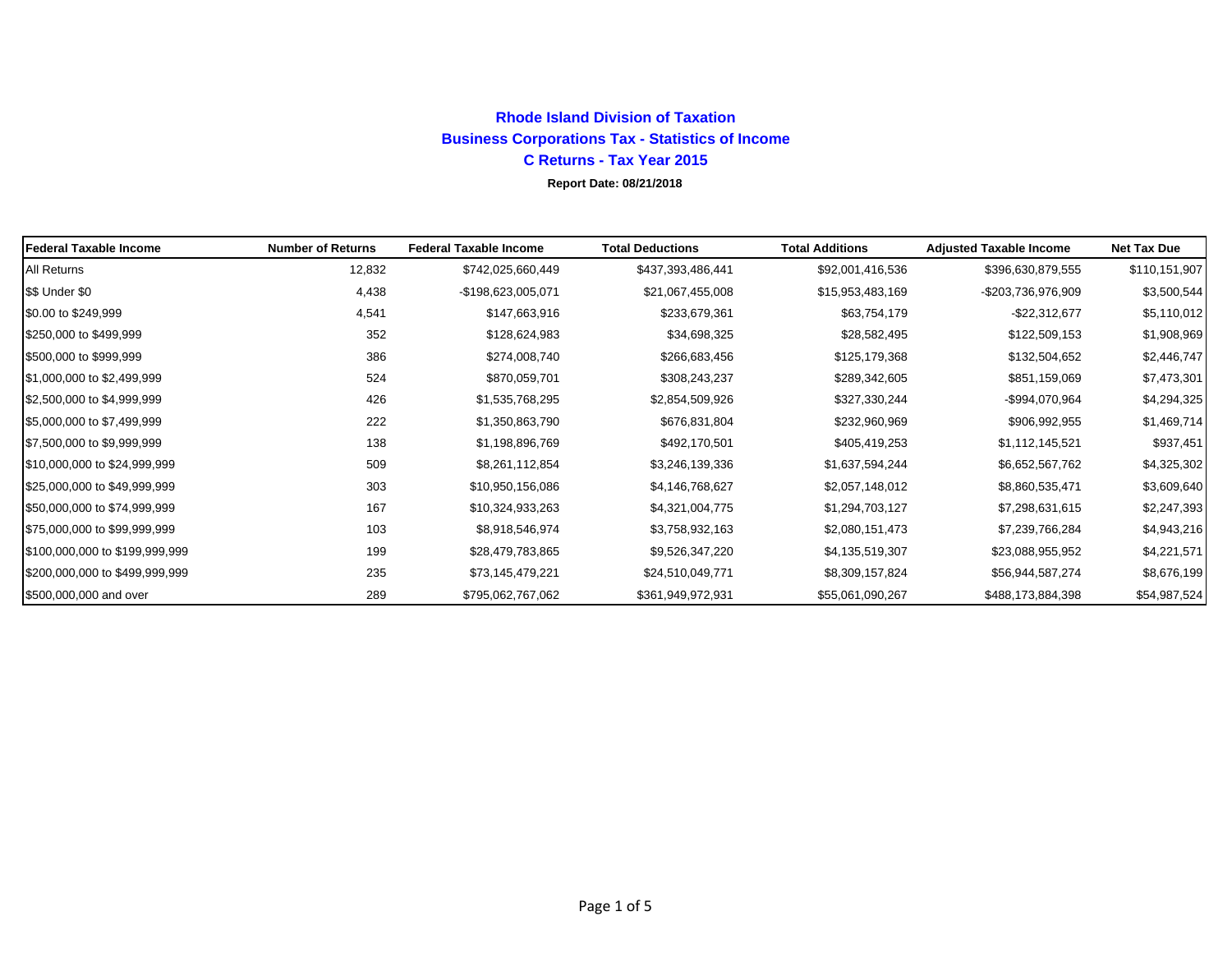#### **Rhode Island Division of Taxation Business Corporations Tax - Statistics of Income C Returns - Deductions from Federal Taxable Income - Tax Year 2015 Report Date: 08/21/2018**

|                                | Number of |       | <b>Net Operating Loss</b> |       | <b>Special Deductions</b><br><b>Exempt Dividends and Interest</b> |       |                   | Foreign Dividends and Gross-Up |                  | <b>Bonus Depreciation and Sec 179</b> |                  | Discharge of Indebtedness |                 |
|--------------------------------|-----------|-------|---------------------------|-------|-------------------------------------------------------------------|-------|-------------------|--------------------------------|------------------|---------------------------------------|------------------|---------------------------|-----------------|
| <b>Federal Taxable Income</b>  | Returns   | Count | Amount                    | Count | Amount                                                            | Count | Amount            | Count                          | Amount           | Count                                 | Amount           | Count                     | Amount          |
| All Returns                    | 12,832    | 2.355 | \$33,069,813,139          | 1.259 | \$156,645,401,078                                                 | 1.249 | \$136,180,801,943 | 669                            | \$48,766,916,760 | 4,394                                 | \$59,853,541,682 | 66                        | \$2,754,741,740 |
| \$\$ Under \$0                 | 4,438     | 156   | $-$5,138,858,877$         | 281   | \$2,527,033,849                                                   | 291   | \$10,695,867,169  | 113                            | \$2,387,709,587  | 1,353                                 | \$10,290,053,529 | 19                        | \$304,461,195   |
| \$0.00 to \$249,999            | 4,541     | 1.215 | \$157,367,432             | 178   | \$1,653,765                                                       | 72    | \$6,401,918       |                                | \$1,830,953      | 940                                   | \$66,056,132     |                           | \$585           |
| \$250,000 to \$499,999         | 352       | 80    | \$21,103,729              | 31    | \$2,161,710                                                       | 22    | \$1,094,198       | $\overline{2}$                 | \$171,336        | 147                                   | \$10,113,826     |                           | \$53,526        |
| \$500,000 to \$999,999         | 386       | 88    | \$45,442,928              | 28    | \$4,550,051                                                       | 21    | \$125,081,273     | 3                              | \$3,499,399      | 177                                   | \$87,448,632     |                           | \$661,173       |
| \$1,000,000 to \$2,499,999     | 524       | 102   | \$123,969,783             | 56    | \$36,778,683                                                      | 47    | \$42,960,932      | 11                             | \$7,975,266      | 235                                   | \$88,606,070     | 2                         | \$7,952,503     |
| \$2,500,000 to \$4,999,999     | 426       | 102   | \$270,331,085             | 53    | \$113,119,616                                                     | 37    | \$21,424,599      | 10                             | \$6,798,187      | 196                                   | \$2,435,694,261  | 2                         | \$7,142,178     |
| \$5,000,000 to \$7,499,999     | 222       | 53    | \$233,110,067             | 33    | \$28,246,363                                                      | 34    | \$186,877,712     | 13                             | \$42,067,531     | 125                                   | \$184,668,459    | $\Omega$                  | \$0             |
| \$7,500,000 to \$9,999,999     | 138       | 32    | \$170,570,929             | 20    | \$15,475,202                                                      | 21    | \$30,812,459      | 5                              | \$1,972,259      | 66                                    | \$273,087,876    |                           | \$251,776       |
| \$10,000,000 to \$24,999,999   | 509       | 115   | \$1,201,246,180           | 76    | \$333,476,839                                                     | 116   | \$347,163,251     | 56                             | \$94,748,978     | 280                                   | \$1,253,646,716  | $\overline{2}$            | \$15,576,477    |
| \$25,000,000 to \$49,999,999   | 303       | 82    | \$1,538,956,845           | 67    | \$581,033,247                                                     | 84    | \$678,925,789     | 56                             | \$259,597,461    | 177                                   | \$1,076,671,109  | 2                         | \$11,539,887    |
| \$50,000,000 to \$74,999,999   | 167       | 41    | \$1,030,749,817           | 54    | \$893,843,068                                                     | 50    | \$992,334,959     | 40                             | \$414,797,213    | 112                                   | \$872,689,023    |                           | \$0             |
| \$75,000,000 to \$99,999,999   | 103       | 34    | \$1,004,481,826           | 35    | \$546,666,525                                                     | 33    | \$544,276,174     | 19                             | \$122,967,446    | 68                                    | \$1,516,533,051  |                           | \$24,007,141    |
| \$100,000,000 to \$199,999,999 | 199       | 52    | \$2,136,425,996           | 75    | \$2,159,026,482                                                   | 88    | \$2,034,050,243   | 60                             | \$630,723,249    | 145                                   | \$2,523,346,658  |                           | \$42,496,142    |
| \$200,000,000 to \$499,999,999 | 235       | 83    | \$5,759,217,362           | 112   | \$5,972,868,019                                                   | 127   | \$6,801,749,567   | 86                             | \$1,641,904,120  | 165                                   | \$4,093,044,526  | 12                        | \$241,218,578   |
| \$500,000,000 and over         | 289       | 120   | \$24,515,698,037          | 160   | \$143,429,467,659                                                 | 206   | \$113,671,781,700 | 188                            | \$43,150,153,775 | 208                                   | \$35,081,881,814 | 13                        | \$2,099,380,579 |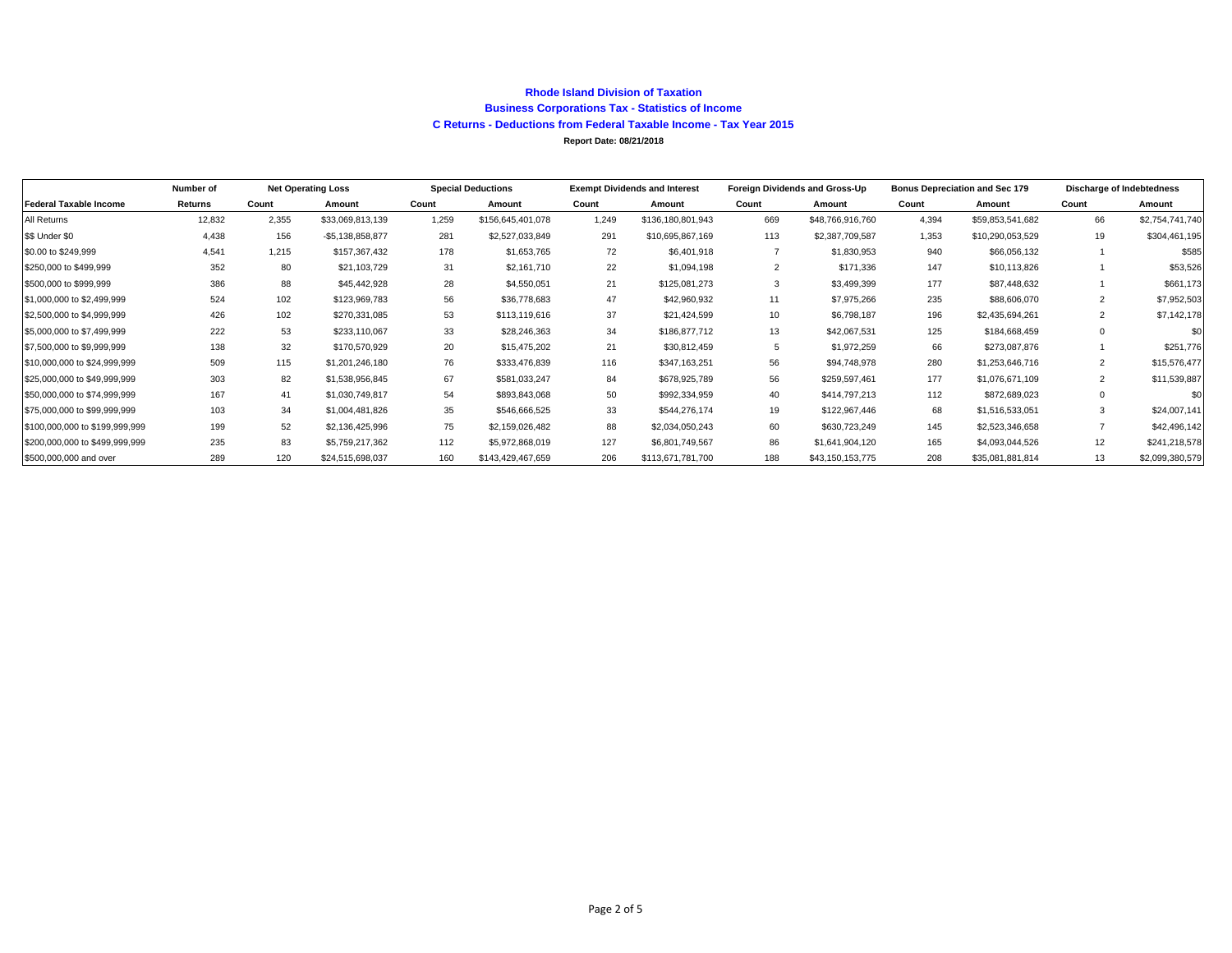#### **Rhode Island Division of Taxation Business Corporations Tax - Statistics of Income C Returns - Additions to Federal Taxable Income - Tax Year 2015 Report Date: 08/21/2018**

|                                | Number of |       | Interest Income | <b>Rhode Island Corporate Taxes</b> |                 | <b>Bonus Depreciation and Sec 179</b> |                  |             | <b>Captive REIT Dividends Paid Deductions</b> | <b>Domestic Production Activity</b> |                   |
|--------------------------------|-----------|-------|-----------------|-------------------------------------|-----------------|---------------------------------------|------------------|-------------|-----------------------------------------------|-------------------------------------|-------------------|
| <b>Federal Taxable Income</b>  | Returns   | Count | Amount          | Count                               | Amount          | Count                                 | Amount           | Count       | Amount                                        | Count                               | Amount            |
| All Returns                    | 12,832    | 409   | \$5,594,227,879 | 7,382                               | \$1,001,443,471 | 3,343                                 | \$61,744,543,323 | 65          | \$2,421,193,559                               | 984                                 | \$21,288,989,194  |
| \$\$ Under \$0                 | 4,438     | 95    | \$868,019,814   | 2,578                               | \$142,559,105   | 996                                   | \$14,667,995,084 | 3           | \$1,222,168                                   | 14                                  | \$261,775,595     |
| \$0.00 to \$249,999            | 4,541     | 21    | \$96,538        | 2,026                               | \$4,613,572     | 487                                   | \$57,276,750     | 11          | \$776,297                                     | 96                                  | \$740,078         |
| \$250,000 to \$499,999         | 352       |       | \$877,567       | 213                                 | \$2,711,323     | 98                                    | \$23,794,413     | 6           | \$146,475                                     | 25                                  | \$1,052,717       |
| \$500,000 to \$999,999         | 386       |       | \$64,379        | 251                                 | \$2,050,924     | 124                                   | \$117,496,341    | 3           | \$1,094,956                                   | 32                                  | \$2,460,008       |
| \$1,000,000 to \$2,499,999     | 524       | 19    | \$4,871,398     | 347                                 | \$8,760,918     | 206                                   | \$257,732,679    | 8           | \$1,317,687                                   | 53                                  | \$11,012,103      |
| \$2,500,000 to \$4,999,999     | 426       | 13    | \$13,134,883    | 302                                 | \$7,343,179     | 172                                   | \$292,611,007    | 2           | \$445,182                                     | 48                                  | \$13,836,373      |
| \$5,000,000 to \$7,499,999     | 222       | 14    | \$4,643,288     | 137                                 | \$6,388,371     | 102                                   | \$200,602,728    | $\mathbf 0$ | \$0                                           | 37                                  | \$15,769,923      |
| \$7,500,000 to \$9,999,999     | 138       | 8     | \$1,518,836     | 100                                 | \$6,130,065     | 69                                    | \$370,173,439    |             | \$183,491                                     | 34                                  | \$23,319,085      |
| \$10,000,000 to \$24,999,999   | 509       | 25    | \$10,262,261    | 378                                 | \$49,635,590    | 259                                   | \$1,425,295,560  | 5           | \$6,917,012                                   | 106                                 | \$137,991,678     |
| \$25,000,000 to \$49,999,999   | 303       | 23    | \$285,943,586   | 231                                 | \$43,896,529    | 165                                   | \$1,531,509,094  |             | \$9,218,190                                   | 86                                  | \$186,580,613     |
| \$50,000,000 to \$74,999.999   | 167       | 20    | \$28,604,720    | 130                                 | \$51,635,265    | 102                                   | \$1,089,998,566  |             | \$14,269,344                                  | 46                                  | \$197,064,073     |
| \$75,000,000 to \$99,999,999   | 103       | 10    | \$19,427,686    | 80                                  | \$24,464,072    | 66                                    | \$1,790,414,059  |             | \$60,215,952                                  | 31                                  | \$185,629,704     |
| \$100,000,000 to \$199,999,999 | 199       | 26    | \$72,493,526    | 156                                 | \$112,216,657   | 131                                   | \$3,147,117,121  |             | \$18,443,985                                  | 88                                  | \$784,285,753     |
| \$200,000,000 to \$499,999,999 | 235       | 44    | \$459,916,157   | 199                                 | \$155,692,065   | 162                                   | \$5,773,775,364  | 5           | \$2,267,268,942                               | 106                                 | $-$ \$347,494,704 |
| \$500,000,000 and over         | 289       | 80    | \$3,824,353,240 | 254                                 | \$383,345,836   | 204                                   | \$30,998,751,118 | 5           | \$39,673,878                                  | 182                                 | \$19,814,966,195  |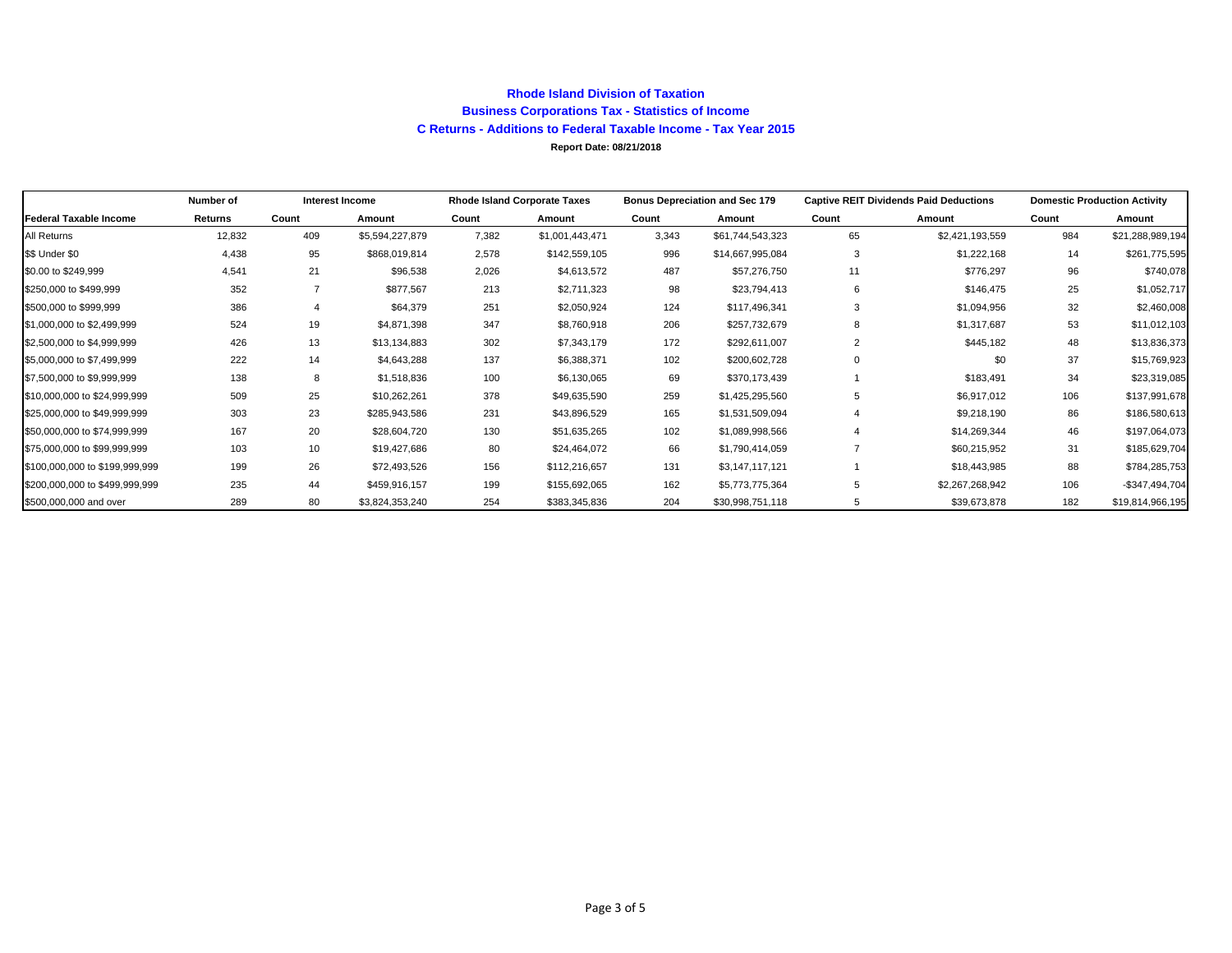## **Rhode Island Division of Taxation Business Corporations Tax - Statistics of Income C Returns - Credits - Tax Year 2015 Report Date: 08/21/2018**

|                                | <b>Number of</b> | <b>Historic Structure</b> |           | <b>Motion Picture</b> |         | <b>Investment Tax</b> |             | R & D Expense  |             | <b>Other Credits</b> |             |
|--------------------------------|------------------|---------------------------|-----------|-----------------------|---------|-----------------------|-------------|----------------|-------------|----------------------|-------------|
| <b>Federal Taxable Income</b>  | <b>Returns</b>   | Count                     | Amount    | Count                 | Amount  | Count                 | Amount      | Count          | Amount      | Count                | Amount      |
| <b>All Returns</b>             | 12,832           | 2                         | \$112,693 |                       | \$6,921 | 36                    | \$1,373,458 | 32             | \$1,317,616 | 5                    | \$2,468,378 |
| \$\$ Under \$0                 | 4,438            | 0                         | \$0       | 0                     | \$0     | 0                     | \$0         |                | \$21        | 0                    | \$0         |
| \$0.00 to \$249,999            | 4,541            | 0                         | \$0       | 0                     | \$0     | 10                    | \$21,798    | 4              | \$4,639     | 1                    | \$2,110     |
| \$250,000 to \$499,999         | 352              |                           | \$12,693  |                       | \$6,921 | $\overline{2}$        | \$20,068    |                | \$4,437     | 0                    | \$0         |
| \$500,000 to \$999,999         | 386              | 0                         | \$0       | 0                     | \$0     |                       | \$41,371    | $\overline{2}$ | \$18,103    |                      | \$9,315     |
| \$1,000,000 to \$2,499,999     | 524              | 0                         | \$0       | 0                     | \$0     |                       | \$14,565    | 0              | \$0         | 0                    | \$0         |
| \$2,500,000 to \$4,999,999     | 426              |                           | \$100,000 | 0                     | \$0     | 3                     | \$175,102   |                | \$34,795    | 0                    | \$0         |
| \$5,000,000 to \$7,499,999     | 222              | 0                         | \$0       | 0                     | \$0     | 2                     | \$47,628    | 2              | \$207,227   | 0                    | \$0         |
| \$7,500,000 to \$9,999,999     | 138              | 0                         | \$0       | 0                     | \$0     | 0                     | \$0         | 0              | \$0         | 0                    | \$0         |
| \$10,000,000 to \$24,999,999   | 509              | 0                         | \$0       | 0                     | \$0     | 3                     | \$54,882    | 3              | \$48,347    | 0                    | \$0         |
| \$25,000,000 to \$49,999,999   | 303              | 0                         | \$0       | 0                     | \$0     | $\overline{2}$        | \$207,851   |                | \$5,261     | 0                    | \$0         |
| \$50,000,000 to \$74,999,999   | 167              | 0                         | \$0       | 0                     | \$0     | 0                     | \$0         | 2              | \$1,624     | 0                    | \$0         |
| \$75,000,000 to \$99,999,999   | 103              | 0                         | \$0       | 0                     | \$0     | 0                     | \$0         | 0              | \$0         | 0                    | \$0         |
| \$100,000,000 to \$199,999,999 | 199              | 0                         | \$0       | 0                     | \$0     | $\overline{2}$        | \$10,755    | $\overline{2}$ | \$42,728    | 1                    | \$20,160    |
| \$200,000,000 to \$499,999,999 | 235              | 0                         | \$0       | 0                     | \$0     | 3                     | \$107,693   | 4              | \$31,227    | 1                    | \$2,517     |
| \$500,000,000 and over         | 289              | 0                         | \$0       | 0                     | \$0     | 7                     | \$671,745   | 9              | \$919,207   |                      | \$2,434,276 |